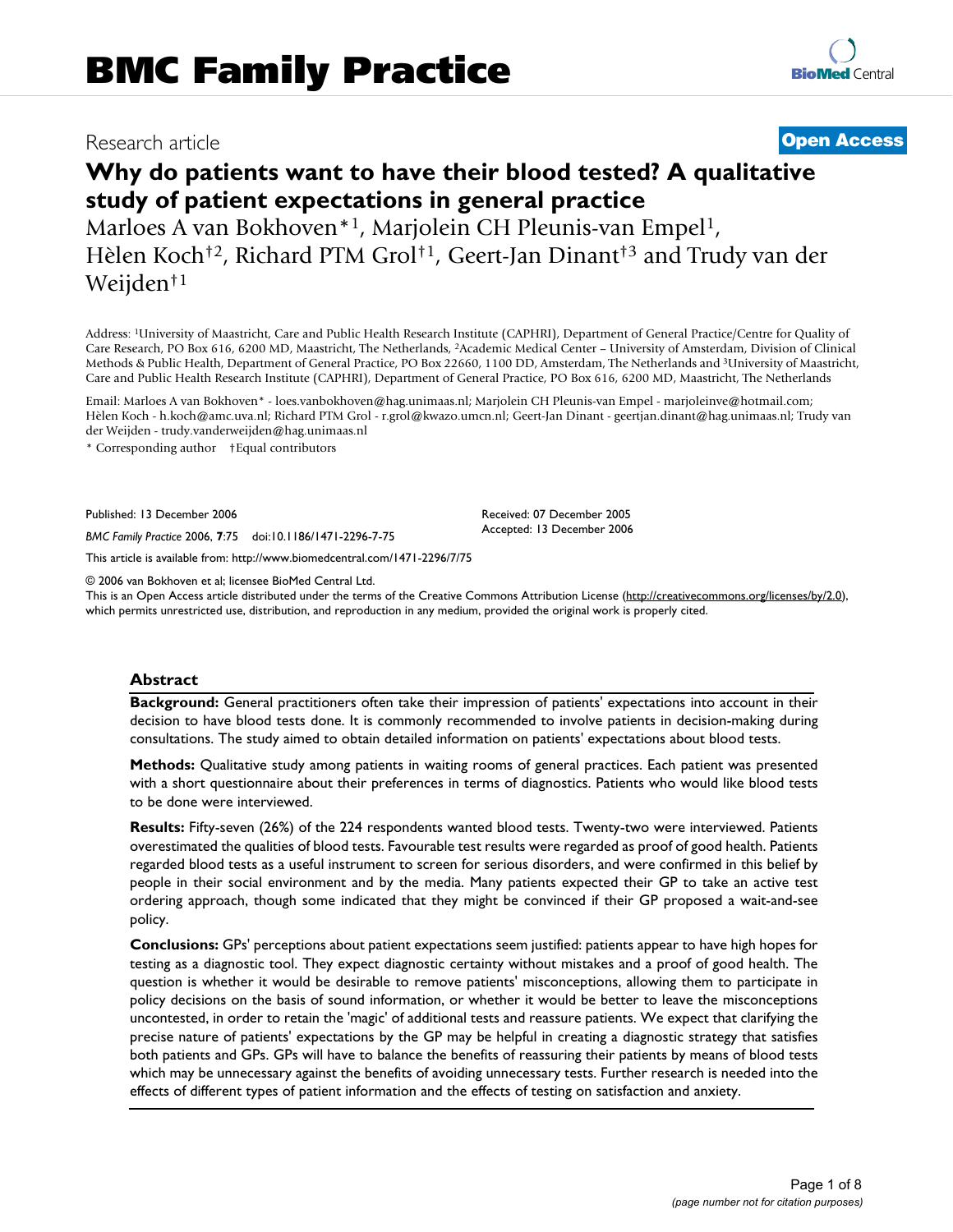# **Background**

Various studies have shown that general practitioners (GPs) regularly order blood tests without good medical arguments [1,2]. Unnecessary supplementary diagnostics have a number of disadvantages. In view of the relatively low a-priori probability of serious disorders in the general practice setting, there is a rather high risk of false-positive test results, which could lead to unnecessary patient anxiety and superfluous further examinations [3,4].

GPs often have non-medical reasons to order blood tests anyway, such as the desire to end the consultation or to reassure a patient, or the assumption that patients expect blood tests or see testing as an indicator of quality of care [5-7]. Although many GPs think that patients expect blood tests, this is not necessarily always true. Some patients mostly expect to be listened to and to get a clear explanation about the nature of their problem, rather than supplementary diagnostics and patients' satisfaction does not appear to be related to being tested [8-10]. Many misunderstandings in the communication between GPs and patients arise from incorrect assumptions about the other's expectations [11]. Good communication requires that GPs are aware of patients' expectations [12]. There have been some quantitative studies into these expectations, which found percentages of patients desiring blood tests ranging from 14 to 22% [13-16]. People tend to greatly appreciate blood tests. A 1995 survey showed that the majority of Dutch people think that an annual medical examination provides hard evidence of their health status, and that nearly all diseases can be cured, provided they are detected at an early stage. People rarely see the disadvantages of screening [17]. There thus appears to be a tension between the frequently limited diagnostic value of blood tests in general practice and the great appreciation for supplementary diagnostics among patients [18]. So far, however, no detailed information is available on patients' motives and their possible misconceptions especially as regards blood tests for diagnostic purposes, the impact of environmental factors on patients' expectations and the role of blood tests in the relation between patients and GPs. Such information would be valuable, as it might provide a basis for patient education. The purpose of the present study was a detailed assessment of patients' views on the value of blood testing when an actual desire for blood tests exists.

# **Methods**

We conducted a qualitative study in three urban and two rural general practices in the southern part of the Netherlands ( $n = 17$  GPs,), including the following types of practice: one single-doctor practice, three group practices with 3 to 6 GPs and one university-based group practice with 4 part time working GPs. The practices were recruited from a database of addresses of local general practices and the researchers' own network, the aim being to include as many different types of practices, and therefore different patients, as possible. Each practice was visited 1 – 3 times for a full working day by one of the authors (MP). In the waiting room, she invited patients who were at least 18 years old and able to speak Dutch to take part in the study.

Informed consent was obtained to collect the data. If patients refused to take part, only their sex and age category were recorded. All participating patients were presented with a short questionnaire, which asked for demographics and preferences regarding the use of diagnostics by the GP. The following phrases were used: 'Today you have an appointment with your GP. Would you like your GP not only to ask questions but also to do examinations? (yes; no; maybe; do not know). If yes or maybe, please answer question 6' and 'Which examinations would you like to be done? (physical examination (e.g. listening to heart or lungs, examination of your abdomen, blood pressure measurement); blood testing; urine testing; x-ray; scan; echo; otherwise, namely...; I do not know)'.

Patients who answered that they would like to have blood tests done were invited for a semi-structured interview. These interviews were, whenever possible, held before the consultations with the GPs, in order to minimise the influence of the GPs' actions on the patients' views. The interview systematically addressed the following subjects: complaints and ideas about the causes of these complaints, knowledge about and appreciation of blood tests, perceived influences from the patients' direct social environment, GPs and the media on the patients' desire to have blood tests done, reasons for the GP consultations, experiences with blood tests and patient anxiety. Questionnaires and interviews were anonymised to ensure patient privacy. The interviewer recorded the semi-structured interviews on tape and took notes on a structured form during the interview. The interviews were later typed out verbatim.

Two researchers (MB and MP) independently coded patients' answers in all interviews, using a cyclical approach, and then categorised the answers into a number of themes. Data saturation appeared to have been reached after about ten interviews, although the coding of one of the last interviews, with a patient who worked as a nurse, yielded a number of new themes. The codes and themes to be assigned were discussed by the coding researchers until consensus was achieved. Three researchers (MB, MP and TW) further discussed the themes, and categorised them into main topics, which emerged from the data.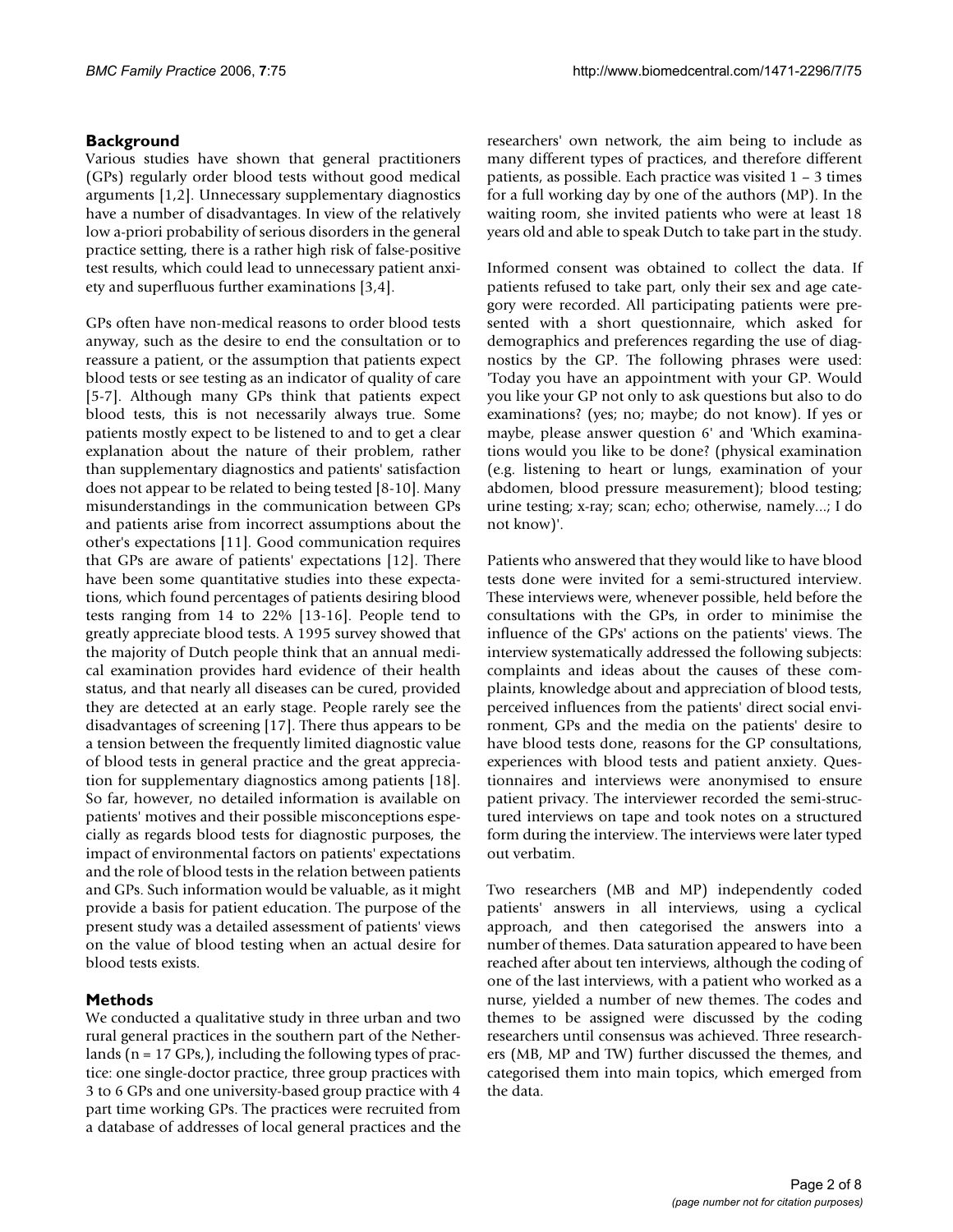#### **Results**

#### *Population*

Three hundred and fourteen patients were invited to participate in the study, 224 of whom (71%) filled in the questionnaire (figure 1). Of the respondents, 57 (26%) stated they would or might like to have blood tests done. Characteristics of the participants are summarised in table 1. Twenty-eight of the respondents were interviewed, in most cases before the consultation with their GP. The other 29 were not interviewed, for a variety of reasons, mostly because there was not enough time or because several patients were eligible for an interview at the same time. A few patients refused to cooperate in the interview. In the end, 22 interviews were analysed, as six patients were found to have misinterpreted the questionnaire and turned out not to want blood tests at that very moment but at a no specified moment in the future. There were no differences in age or sex between these six patients and those who did want blood tests done.

The patients who were interviewed gave different reasons for consulting their GP, ranging from cardiac complaints to psychological strain, or to be told test results. Four patients had complaints unrelated to their desire to have blood tests done (the latter being done by way of screening).

Most patients thought their complaints were caused by a somatic disorder. Three patients thought their complaints had psychological causes, but nevertheless wanted to have blood tests done to exclude somatic causes.

#### *Interviews*

Three main topic emerged from the data: motives from the patient to be tested, interpretation of results and alternatives to blood test ordering. The results are structured according to these three topics. The three main topics are presented in the headings and the themes within these topics are presented in italics in the text and summarised in table 2. Some illustrative quotations are presented as well.

#### *Motives for wanting blood tests to be ordered*

The respondents mentioned several *indications* for having blood tests done. They considered it useful to have such tests done periodically, or for recurrent or persistent complaints, when self management failed.

*(07103, woman, 19 years)*

*'Well, yes, in my case it is necessary [to test] because the complaints come back every summer, every spring. So most probably there is something more behind it.'*

Another possibility was when the pattern of complaints differed from usual. Some said that tests should always be done if a patient has any complaints, and some felt that there is a greater need for blood tests if patients are nervous or if there are diseases in the family. Many respondents thought that if a GP has no idea about the cause of a particular complaint and is therefore unable to establish a diagnosis (unexplained complaints), blood tests should be done to exclude certain disorders and to reassure the patient.

#### *(18505, woman, 51 years)*

*' [When you test] you can say concretely: "you do not suffer from that [disease]" and on balance that leads to lower costs for health care and it is a reassurance for the patient. Especially when patients think: "I have a certain disease" you can come up with concrete facts that the blood is all right so nothing is wrong.'*

The *goal* of blood tests in their view was to ascertain a person is healthy, to establish the right diagnosis and to exclude somatic disorders, especially cancer and cardiovascular diseases, before discussing psychological causes.

#### *(19003, woman, 21 years)*

*'I would like to have a test done for all diseases you can possibly get. So that at least you know that you're in good health, that you needn't worry. If your blood is OK, that means you're healthy.'*

Respondents who had had *blood tests done before* were more likely to want new blood tests should the same complaints return. If exploratory blood tests had been done before, they wanted renewed tests to monitor aspects like blood cholesterol.

### *(07103, woman, 19 years)*

*'I had the same thing a couple of years ago ... they did blood tests then and found that the infection I had also affected the blood. I'm having the same complaints now, so I expect they'll do blood tests this time too.'*

The respondents had little to say about their own contributions to the decision whether or not to order blood tests. Some respondents said that they would wait a while before consulting their GP, but would expect the doctor to take an *active approach* during the consultation. Respondents in this group often specifically *asked for blood tests* to be done, whereas there was also a group of respondents who would *not take the initiative* to tell their GP about their preference to have such tests done. One patient, a nurse,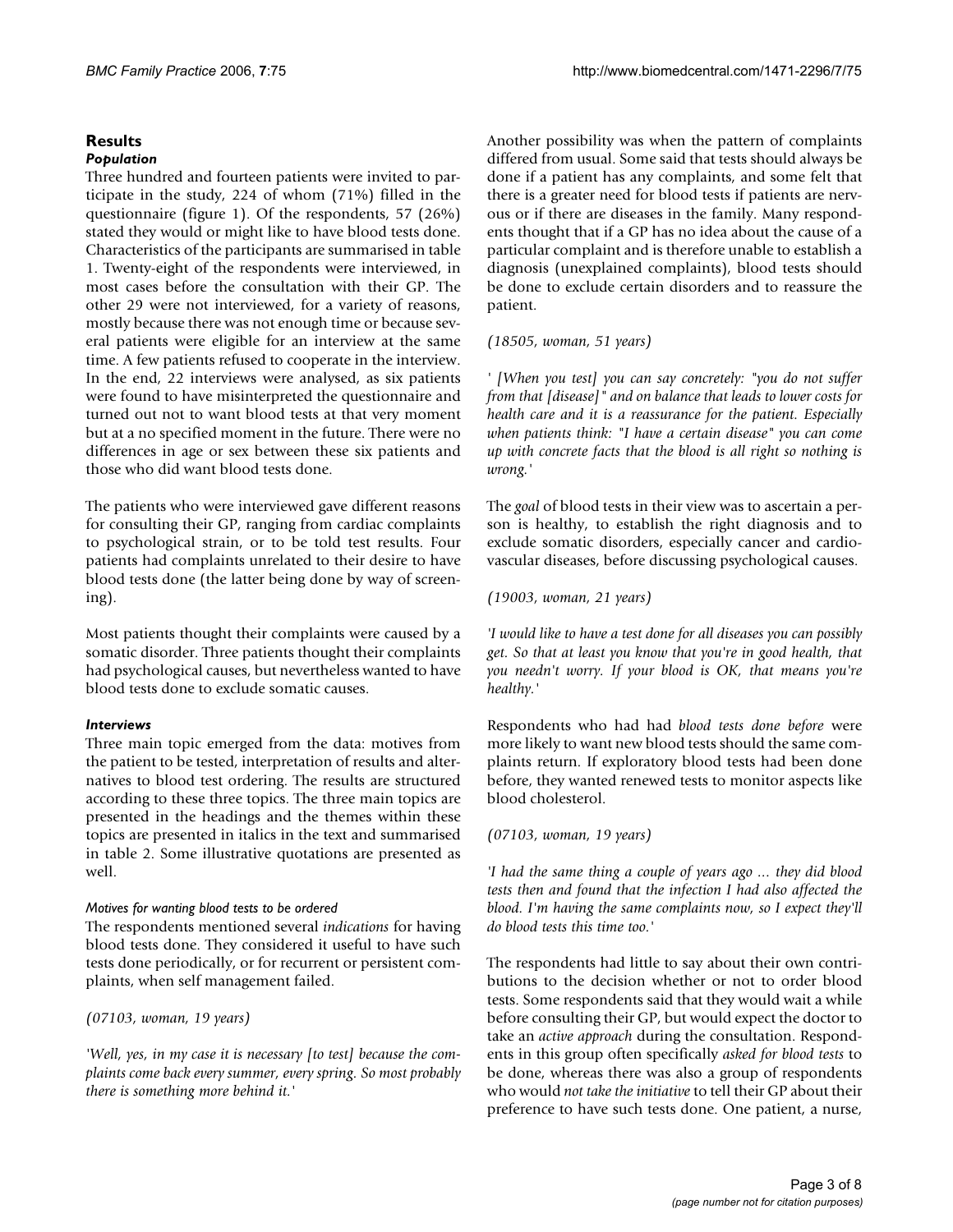| $n = 224$                  | No blood tests wanted $n = 167$ (74%) |    | Blood tests wanted $n = 57$ (26%) |                |
|----------------------------|---------------------------------------|----|-----------------------------------|----------------|
| Age (mean (SD))            | 45 (16.8)                             |    | 47 (16.6)                         |                |
| Sex                        | n                                     | %  | n                                 | $\%$           |
| Male                       | 66                                    | 41 | 20                                | 35             |
| Female                     | 94                                    | 59 | 37                                | 65             |
| Country of birth           | n                                     | %  | n                                 | %              |
| <b>Netherlands</b>         | 139                                   | 86 | 46                                | 81             |
| Other western countries    | 4                                     | 2  | 6                                 | Н              |
| Other countries            | $\overline{13}$                       | 8  | 3                                 |                |
| Unknown                    | 5                                     | 3  | $\overline{2}$                    | 4              |
| Highest level of education | n                                     | %  | n                                 | %              |
| Low                        | 27                                    | 17 |                                   | 12             |
| Middle                     | 102                                   | 63 | 37                                | 65             |
| High                       | 31                                    | 9  | 12                                | 21             |
| Other/unknown              |                                       |    |                                   | $\overline{2}$ |
| Practice setting           | n                                     | %  | n                                 | %              |
| Urban                      | 137                                   | 85 | 51                                | 90             |
| Rural                      | 24                                    | 15 | 6                                 | П              |

#### **Table 1: Demographic characteristics of participants**

said she was capable of indicating the need of lab testing herself because of her professional knowledge.

#### *(22405, woman, 44 years, a nurse)*

*'No, because I am very convincing. I think that has to do with my background [as a nurse]. And when I think it is not necessary, I don't come. I hammered at it sometime. You visit once and once again and then you think: "this is not right" and then I think: "now I'm going to ask for what I want". And usually they do it then. And I have been correct several times.'*

Many of the respondents had discussed their complaints beforehand with someone else, frequently their life partner. Some respondents had been *sent* to their GP *by* this *other person*, as he or she was worried about the complaint or thought they knew the cause. Other respondents had not been influenced by other people's opinions and came of their own accord.

### *(13103, woman, 36 years)*

*He [her husband, MB] thought I had had the complaints long enough and he said: "It has been long enough, go and visit the GP".'*

Some respondents reported, often spontaneously, that they knew *people who were seriously ill*, and that this had induced them to consult their GP and ask for blood tests.

#### *(06503, woman, 33 years)*

*'The main diseases among the people I know are definitely cancer and lung disorders. I also happen to have to acquaintances in their twenties who have breast cancer'*.

The *influence of the media* was evident from the answers by respondents who said they had often read, or seen or heard programmes, about young people with serious diseases such as cancer. These sources also provided them with information about risk factors for cardiovascular diseases and cancer.

#### *Interpretation of blood test results*

The respondents thought that test results yield *a great deal of information*, and that they can be used to exclude most diseases or detect them at an early stage. The results were seen as convincing because they are tangible. In addition, they supplement the GP's examinations, since a doctor cannot look inside a patient's body.

### *(08101, man, 61 years)*

*'The doctor and I are both just ordinary people, and the doctor can't look inside me to see what the matter with me is. That means that blood tests offer additional value in such a situation.'*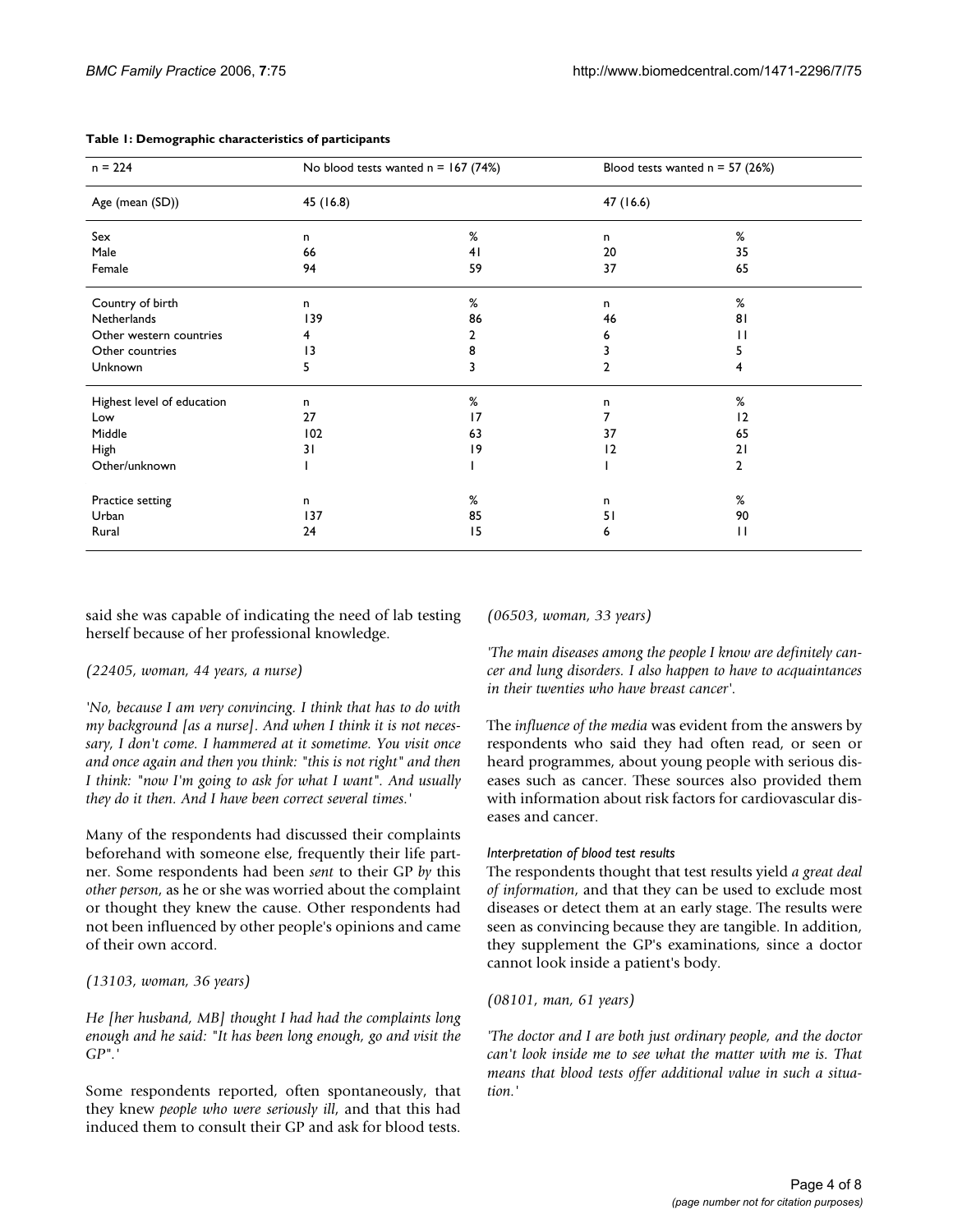

# Figure 1

**Flow diagram of patient inclusion**. Sd: standard deviation

The respondents thought that *blood tests are reliable*, and that errors are rare, since the tests are done by experts. The occasional incidents were thought to be caused by human errors or equipment errors.

### *(01401, woman, 41 years)*

*' [on unexpected results:] 'I hope not, but it's possible. Anyone can make a mistake; people are not perfect. You can never exclude errors completely. There might be one in every so many thousands of tests, I guess?'*

*False positive and false negative results* were considered *rare or absent*. Possible causes of unexpected results mentioned by the respondents were the use of medication, having a disease that was not reported beforehand, age, and being tired when blood samples are taken.

*(13103, woman, 36 years)*

*'Yes, when external factors play a role. Like you took medication recently which you did not mention or when you suffer from a disease that you kept silent.'*

In addition, false-negative results were thought to result from patients being in an early stage of a disease, in which it is not yet reflected in the blood composition. The respondents did not mention limitations of the tests themselves. Most respondents felt that if a *test result is abnormal* but the patient's presentation does not match this, further examinations are required to find the cause.

*(03101, man, 65 years)*

*'I think that I would go home to discuss and that I would request repeated test ordering some time.'*

Finally, they thought that people could be ill without having complaints. This was regarded as more likely than false-positive results.

The effects of blood tests were generally seen by the respondents as highly favourable. They felt that blood tests gave them *certainty* about their health status and gave them a *sense of being healthy*. They often presumed that the

#### **Table 2: Summary of themes in relation to preference for blood tests**

| <b>Motives</b>                                                                                                                                                                                                                                                                                                                                                                                                                                                                                                                                                                                                                                                                                                                                                                                               | Interpretation of results                                                                                                                                                                                                                                                                                                                                                                             | Alternatives                                                                                                                                                                                                                                                                                                                                                                                                                 |
|--------------------------------------------------------------------------------------------------------------------------------------------------------------------------------------------------------------------------------------------------------------------------------------------------------------------------------------------------------------------------------------------------------------------------------------------------------------------------------------------------------------------------------------------------------------------------------------------------------------------------------------------------------------------------------------------------------------------------------------------------------------------------------------------------------------|-------------------------------------------------------------------------------------------------------------------------------------------------------------------------------------------------------------------------------------------------------------------------------------------------------------------------------------------------------------------------------------------------------|------------------------------------------------------------------------------------------------------------------------------------------------------------------------------------------------------------------------------------------------------------------------------------------------------------------------------------------------------------------------------------------------------------------------------|
| + indications: periodical, recurrent or persisting<br>complaints, self-management failed, different<br>pattern of complaints, always, nervous patients,<br>diseases in family, unexplained complaints<br>+ goals: proving certainty about good health,<br>establishing diagnosis, excluding somatic<br>disorders<br>+ previous experiences: similar complaints,<br>previous explorative blood tests<br>+ GP should use active policy<br>+ patient requests blood tests, capable to indicate<br>need for testing<br>- patient not taking initiative<br>+ patient sent by someone else<br>+ identifying with seriously ill people in environment<br>+ influence of the media: reports about young<br>people with serious diseases, information about<br>risk factors for cardiovascular diseases and<br>cancer | + tests yield much information: excluding, early<br>detection, concrete data convince people<br>+ blood tests reliable<br>+ hardly any false positives and false negatives<br>+ if abnormal test results do not match patient's<br>presentation: further examinations required,<br>sign of illness without complaints<br>+ certainty about health status<br>+ sense of being healthy<br>+ reassurance | + no wait-and-see: if risk factors are present,<br>patient worried<br>- easily convinced by GP: confidence in GP,<br>satisfied even when expectations are not met<br>- GP should devote more time and attention<br>- preferring explanation to tests<br>+ hard or impossible to convince: knowing more<br>about own complaint than doctor, testing<br>necessary for diagnosis, dissatisfied when<br>expectations are not met |
|                                                                                                                                                                                                                                                                                                                                                                                                                                                                                                                                                                                                                                                                                                                                                                                                              |                                                                                                                                                                                                                                                                                                                                                                                                       |                                                                                                                                                                                                                                                                                                                                                                                                                              |

+ positive relation with preference for blood tests

- negative relation with preference for blood tests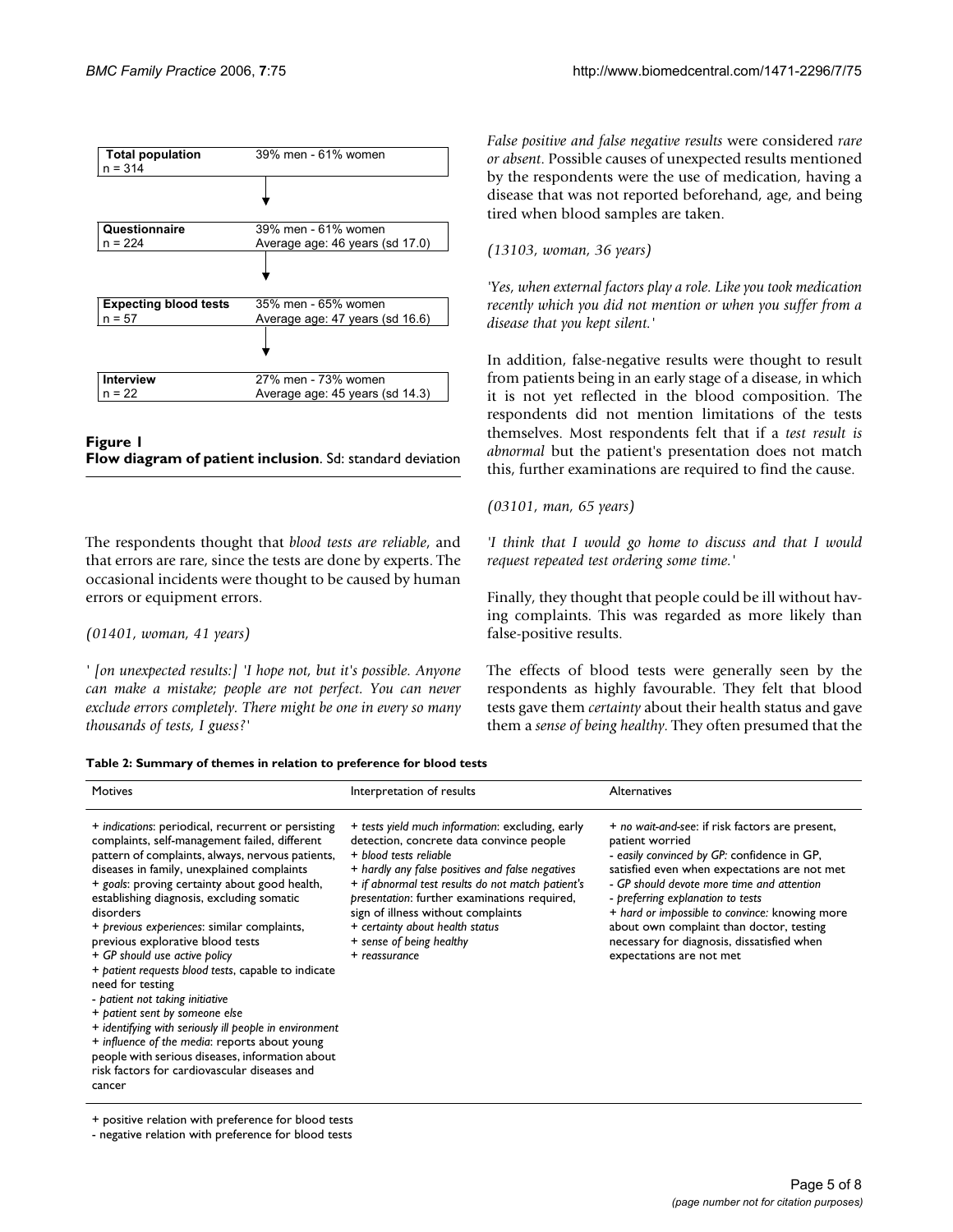tests would show no abnormalities, and regarded normal test results as a guarantee of good health. Normal test results also *reassured* the patients.

*(06303, man, 62 years)*

*I think that if you would blood tests once in a while, you would keep yourself informed about all sorts of things. Because you here such strange things.'*

*(02501, man, 60 years)*

*Interviewer: 'why would you like being tested?'*

*Patient: 'Because I do feel healthy now.'*

*Interviewer: 'What doe blood test ordering have to do with that?'*

*Patient: 'Everything: how you're feeling, if you're feeling bad or well. In my case, this blood test ordering is usually all right for me.'*

#### *Alternatives to blood test ordering*

A wait-and-see policy as an alternative to test ordering was often not favoured by the patients. They thought that doctors should *not wait and* see if patients are worried or if there are risk factors for pathology present, such as advanced age or long duration, or high intensity of the complaints.

*(10501, woman, 38 years) 'No wait-and-see policy: patient worried'*

*'I work in health care myself, so I often have a pretty good idea ... And I know it's kind of a problem that goes with the profession, because you see so many diseases in your work. But at the same time I tend to think I have to get it out of my head, and I can only do that by doing something about it. And I want to be able to exclude certain things. I feel like I know my own body and it's giving me a signal that something is wrong.'*

When discussing the possibility of alternatives to test ordering, one group of respondents said they would be *easily convinced* if the doctor thought blood testing was not indicated. People in this group had great *confidence* in their GP and were later *satisfied* with the policy adopted by the doctor.

*(15302, woman) 'Easily convinced by GP'*

*'Sure she can convince me that [a wait-and-see policy] is best. I would not be disappointed in the doctor if she told me that'*.

Some thought it more important that their GP devoted enough *time and attention* to them and *explained things, rather than order blood tests*.

*(06503, woman, 19 years) 'GP should devote more time and attention'*

*'I only expect the doctor to devote enough attention to his patients. Perhaps he should take a bit more time for each patient, as it were, rather than just telling you when you visit him: "Take this or that and come see me again if it doesn't clear up within two weeks". Sometimes the whole consultation lasts only five minutes, which I think is not good.'*

The other group said that they would *not be easily convinced, or not at all*, and thought they knew more about their complaint than their GP. These patients thought that a doctor cannot establish an adequate diagnosis without having blood tests done. Correspondingly, they said they would not be satisfied if they didn't get what they expected; they described their dissatisfaction using expressions like 'feeling let down', 'no confidence' and 'not listening to me'.

*(14402, woman, 45 years) 'Hard or impossible to convince'*

*'She would have to be pretty convincing about her reasons for not doing it ... I'm sure blood tests are not always necessary, but I would expect further examinations'*.

### **Discussion**

Patients who would like to have their blood tested when they go to their GP tend to have high hopes for blood tests as a diagnostic tool: they assume that such tests yield a great deal of information, that they provide proof of a good health status and that they allow serious diseases to be detected at an early stage without mistakes. When these patients consult their GP, they expect him or her to take an active approach, particularly for complaints for which the doctor is unable to establish a diagnosis as yet. Apparently, according to patients tests are important to provide certainty in situations when the GPs are not capable of providing this certainty themselves. Patient expectations are influenced by opinions of people in their social environment, experiences with serious illnesses among relatives and acquaintances and media information about diseases. Patients in our study often do not appreciate a wait-and-see policy, although a clear explanation by GPs may in some cases make it acceptable to delay diagnostic testing. Patients also reported that they do not like it when their wishes are not met. Patients who have experienced a particular complaint before expect blood tests to be repeated when a new episode of the complaint occurs.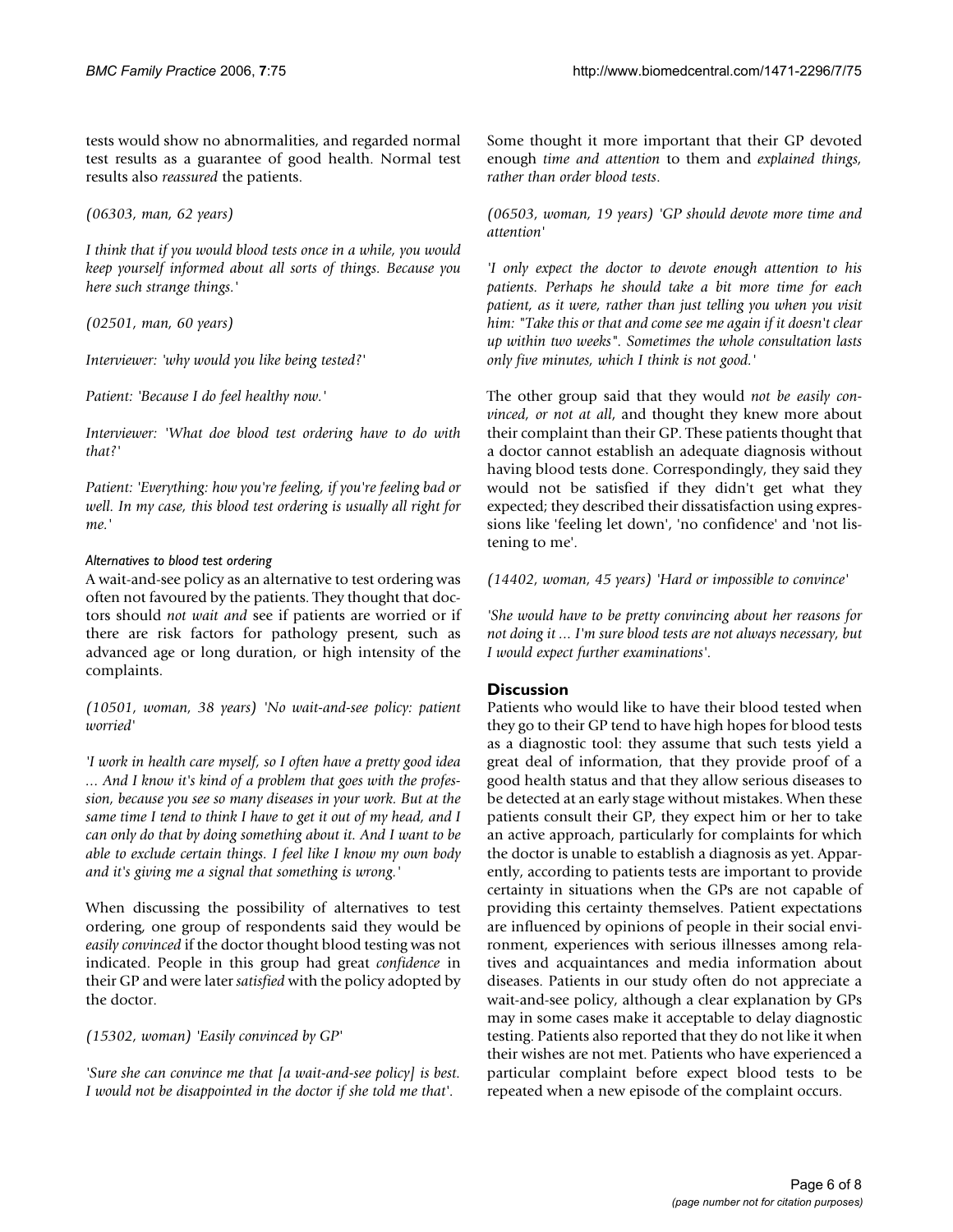A valuable aspect of our study is that we interviewed patients at a time when they had an active desire to have blood tests done, that is, in the GP's waiting room prior to consultation. We thus collected data not about hypothetical situations but about patients' actual feelings in the real situation. The disadvantage of this timing of the interviews is that we had no time to collect patient details on which we could base a further purposive sampling strategy. As a result we might have missed a few diverging opinions. The 71% of patients who were willing to participate are comparable with the non respondents with respect to sex. This is in line with our impression that response mainly depended on the recruitment strategy. Recruitment by the practice assistant when the patient arrived in the practice yielded a response of almost 100%, while recruitment by the interviewer in the waiting room appeared to depend on the reaction of the first patient: if positive most other patients were also willing to participate, if negative other patients refused as well. We intended to interview all patients who answered on the questionnaire that they maybe or surely wanted to have their blood tested. The aim of the study was to get insight in ideas of patients who did want blood testing in the consultation that day. Therefore this study may not yield a full overview of the determinants of patients' preference for blood tests, since we did not interview people who did not want blood tests to be done at the time. Not all patients who were eligible were actually interviewed. The main reason for this was a lack of capacity of the interviewer so we do not expect this caused biased results. 6 patients appeared to have misunderstood the questionnaire. They did not have a current desire for blood testing on the day of interviewing but would like to be tested some day. Therefore they could not elaborate on the attitudes underlying their desire. In addition, assuming that among the patients who have not been interviewed some also misinterpreted the question, the proportion of patients expecting desiring to be tested diminishes to approximately 20 percent. Since the interviews were treated anonymously, the risk of socially desirable answers was probably small, as is also suggested by the critical remarks made by the respondents. However, triangulation is needed to test the validity of the study's results.

Our findings are in line with the percentages of patients preferring blood testing as mentioned in the literature [12-16]. The perception among GPs that a relevant proportion of their patients, namely about a quarter, do expect blood tests to be done is confirmed. This group wants to be reassured and attaches great, almost magical value to these tests [5]. Kravitz et al also found that patients mention both diagnostic and 'symbolic', to enrich the physician-patient relationship, purposes of testing [19]. An explanation of the great value of tests is that patients see medical techniques as a 'crystal ball' and as an addition to physicians' physical examination skills. Rhodes et al found that diagnostic tests are important to confirming and normalising patients' symptoms, due to historical and cultural factors and the concreteness of the tests, especially when physicians can not locate the problem or are unsure about a solution. They add that patients in that case feel that their complaints are disconfirmed, which may explain the negative expressions of patients we found, if GPs would not order the tests that the patients expected [21]. Our study has revealed a dilemma. The principles of evidence-based medicine require GPs to use their expertise to strike a balance between patients' clinical status and personal circumstances, scientific evidence and the patients' preferences [22]. While the clinical status would often allow fewer diagnostic blood tests to be ordered, and scientific research shows that unnecessary diagnostics have unfavourable consequences, our study shows that many patients still prefer to have blood tests done [23]. Patients do not possess the necessary medical knowledge to make a well-founded choice. The obvious conclusion would be to develop relevant methods to educate patients in this respect, including an explanation of the limitations of supplementary diagnostics. However, as soon as patients have understood and accepted this message, doctors will no longer have the opportunity to use blood tests as a 'magic instrument'. It may be questioned whether this would be a favourable development for patients. On the other hand, deliberately withholding certain types of information from patients could be seen as a paternalistic approach.

### **Conclusion**

The dilemma of either informing patients about the limitations of tests versus leaving their high expectations of test qualities intact shows that GPs will have to balance the benefits of reassuring their patients by means of blood tests which may be unnecessary against the benefits of avoiding unnecessary tests. By carefully ascertaining the precise nature of patients' request for help, GPs may be able to avoid this difficult choice for a proportion of patients, namely those who will not insist on having blood tests done. This should result in a scenario involving both satisfied patients and a rational diagnostic policy. Further quantitative research is required into (1) the non-diagnostic effects of supplementary blood tests, to allow the advantages and disadvantages of ordering such tests to be balanced and (2) into giving to or withholding from patients information about the limitations of tests.

### **Competing interests**

The author(s) declare that they have no competing interests.